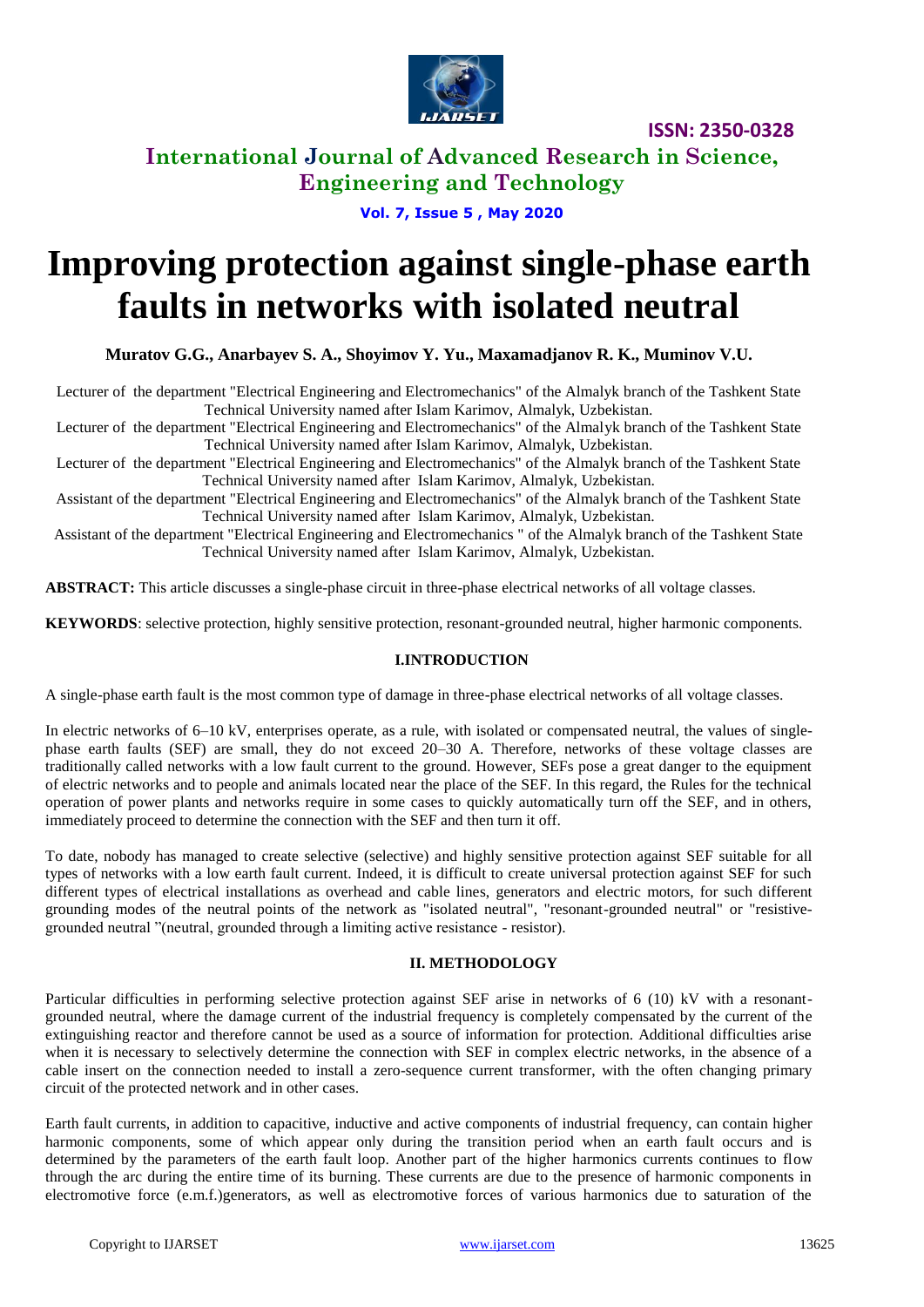

## **International Journal of Advanced Research in Science, Engineering and Technology**

#### **Vol. 7, Issue 5 , May 2020**

magnetic transformers of power transformers and rapidly changing uneven loads, when arc processes are used in consumer technology (mercury-rectifier installations of industrial enterprises and electric traction, electric arc furnaces, etc.).

In the earth fault current, the fifth harmonic component most often prevails. At the same time, sometimes the seventh harmonic component appears, but smaller in magnitude.

With rapidly varying non-uniform loads in the windings of network transformers, unbalanced electromotive forces (e.m.f.) of self-induction of higher frequencies arise, under the influence of which charges and discharges of the phase capacities relative to the earth, and therefore, the current flows through the damage site.

As a result of resonant phenomena, currents of the burning frequency of the grounding arc are usually distinguished. Currents due to these unbalanced e.m.f., often represent the eleventh or thirteenth harmonic components, or both together. Summing up, they create a current of the twelfth harmonic component, the beat frequency of which is equal to the industrial frequency.

Prior to earth fault, in addition to the load currents, a capacitive current  $i'_{c}$  flows in the damaged phase, ahead of the phase voltage of a three-phase symmetric system. Earth fault is a cut of voltage, as a result of which e.m.f.the mutual induction of the windings of the transformers supplying the network, change their direction by the value of the voltage cutoff.

At the neutral of the network, the voltage Uo is oscillatoryly set, which is inverse to the voltage of the damaged phase, and the voltages at the non-damaging phases acquire linear voltage values.

Capacitive current i'<sub>c</sub> transfers to earth fault current, which in steady state has a direction opposite to i'<sub>c</sub> if the network operates with isolated neutral or under compensation, or has the same direction as  $i'_{c}$  when the network is operating in overcompensation.

The first half-wave of the transient component of the earth fault current is purely capacitive in nature and therefore is always directed in the direction that coincides with the direction of the shear voltage in the damaged phase and is 90 degrees ahead of the voltage fluctuation. On neutral and on undamaged phases, the direction of which also coincides with the direction of the voltage cutoff on the damaged phase.



Fig. 1.Equivalent circuits of a network operating with isolated neutral and with compensation of capacitive currents.a three-phase; b - zero sequence.

Evaluation of the main components of the earth fault currents (capacitive tc and inductive ik) arising during the transition period when one phase of the network is shorted to ground can be made in accordance with the equivalent circuits shown in Fig. 1. The three-phase circuit (Fig. 1, a) is converted into a simplified zero-sequence circuit (Fig. 1, b), which is a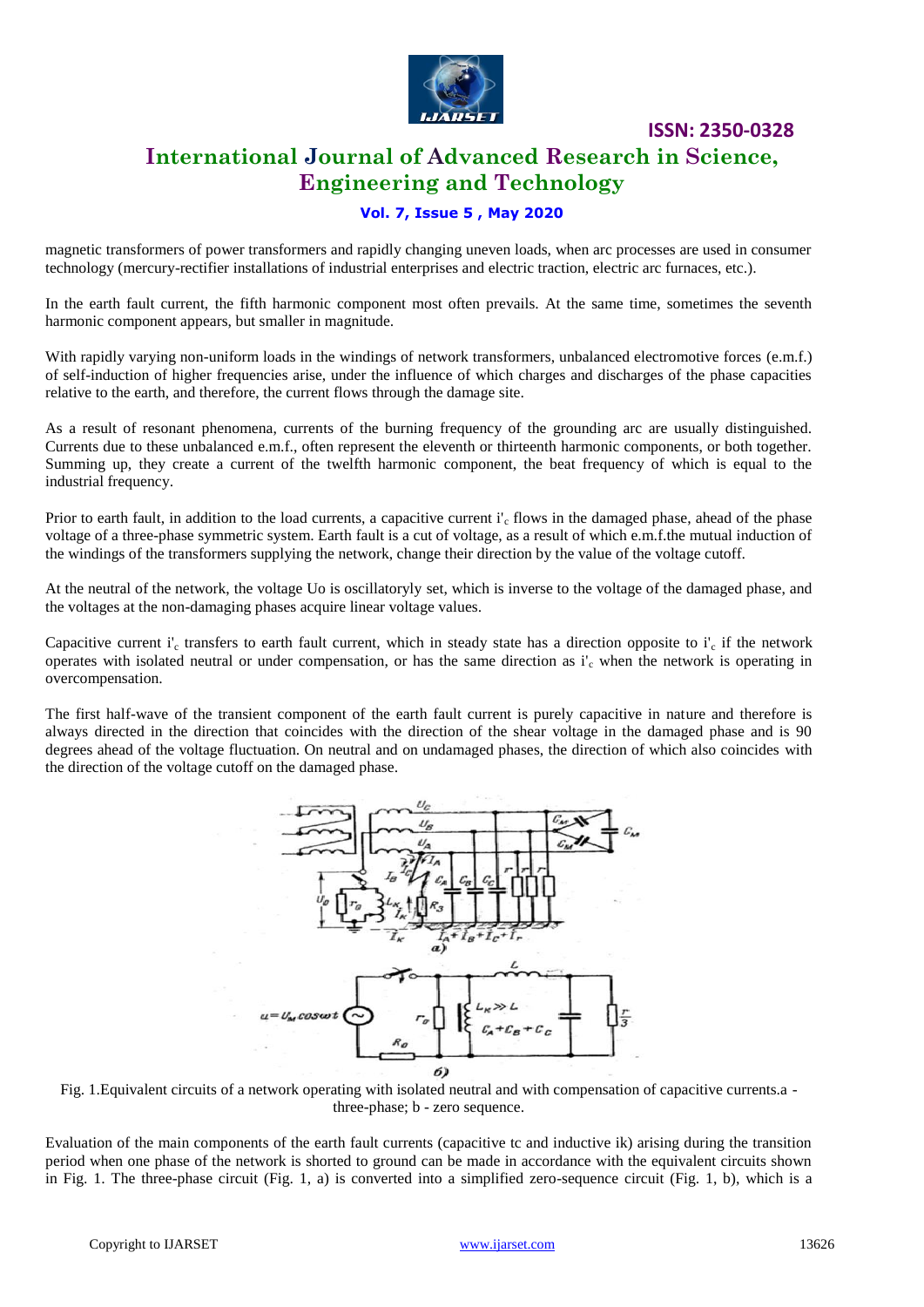

# **International Journal of Advanced Research in Science, Engineering and Technology**

**ISSN: 2350-0328**

### **Vol. 7, Issue 5 , May 2020**

parallel connection of the parameters of the network R, L, C and the concentrated inductance of the arc suppression apparatus LK to the zero-sequence voltage. The main current paths are shown by thick lines.

Immediately from the moment of earth fault occurrence until the oscillation current iosc occurs, a current flows through the grounding arc due to the wave discharge of the damaged phase and the establishment of the total initial voltage at the interfacial capacitances Cm and capacitances of intact phases to the ground .

At the moment of phase closure to earth, a transient occurs, in which the currents and voltage of the zero sequence change according to a complex law and can significantly exceed the established values. Under these conditions false alarms are possible. Therefore, when substantiating protection against single-phase earth faults, it is necessary to consider and take into account currents and voltage of the zero sequence in transient conditions.



Fig. 2.Scheme for calculating zero sequence currents during transients.

#### **III. EXPERIMENTAL RESULTS**

Currently, 6–10 kV electric networks, in the light of the concept of creating an intelligent power system, are also of great importance when used as a connecting link for Micro Grid technologies. In connection with their widespread use in industrial enterprises, in the system of auxiliary needs of power plants, in city networks, they will largely determine the reliability of Micro Grid facilities with non-traditional energy sources. A known drawback of these networks is the frequent damage to electrical equipment due to the high level of overvoltage during arc faults to earth, as well as the difficulty of providing selective operation of relay protection, especially at a low level of phase-to-earth fault currents.

Improving the reliability of these networks is constantly being paid attention by both research and operating organizations and manufacturers of electrical equipment. This is how the introduction of high-resistance and low-resistance grounding of the network neutral, modern microprocessor protection, surge arresters such as arrester. Work is underway on the study of transient processes in these networks using both modern digital recorders and mathematical modeling methods. However, despite this, the reliability of these networks remains insufficient.

Therefore, the development of principles for constructing automatic control systems for objects based on the Smart Grid concept and improving the reliability of 6-10 kV networks in case of fault protection by improving methods for mathematical modeling of these networks, resistive neutral grounding, limiting overvoltage and increasing the sensitivity and selectivity of relay protection is an urgent task .

#### **IV. CONCLUSION**

Effective protection against SEF allows to reduce the dangerous impact on the equipment of 6-10 kV networks of the effects that occur during the SEF. This, in turn, will increase the reliability of the engines, cables and other network elements and will extend their life. Safety is also increased for people and animals that may be in the zone of incidence of the overhead power line wire.

In some cases, the necessary efficiency can be achieved using non-directional overcurrent protection of the zero sequence.

This primarily refers to resistive-grounded networks and installations with small capacitive currents. If, for example, we are talking about protecting the cable network of the auxiliary needs of a power plant in which a grounding resistor is installed, and an active resistor current of about 35-40 A flows in the SEF place and the capacitive currents of individual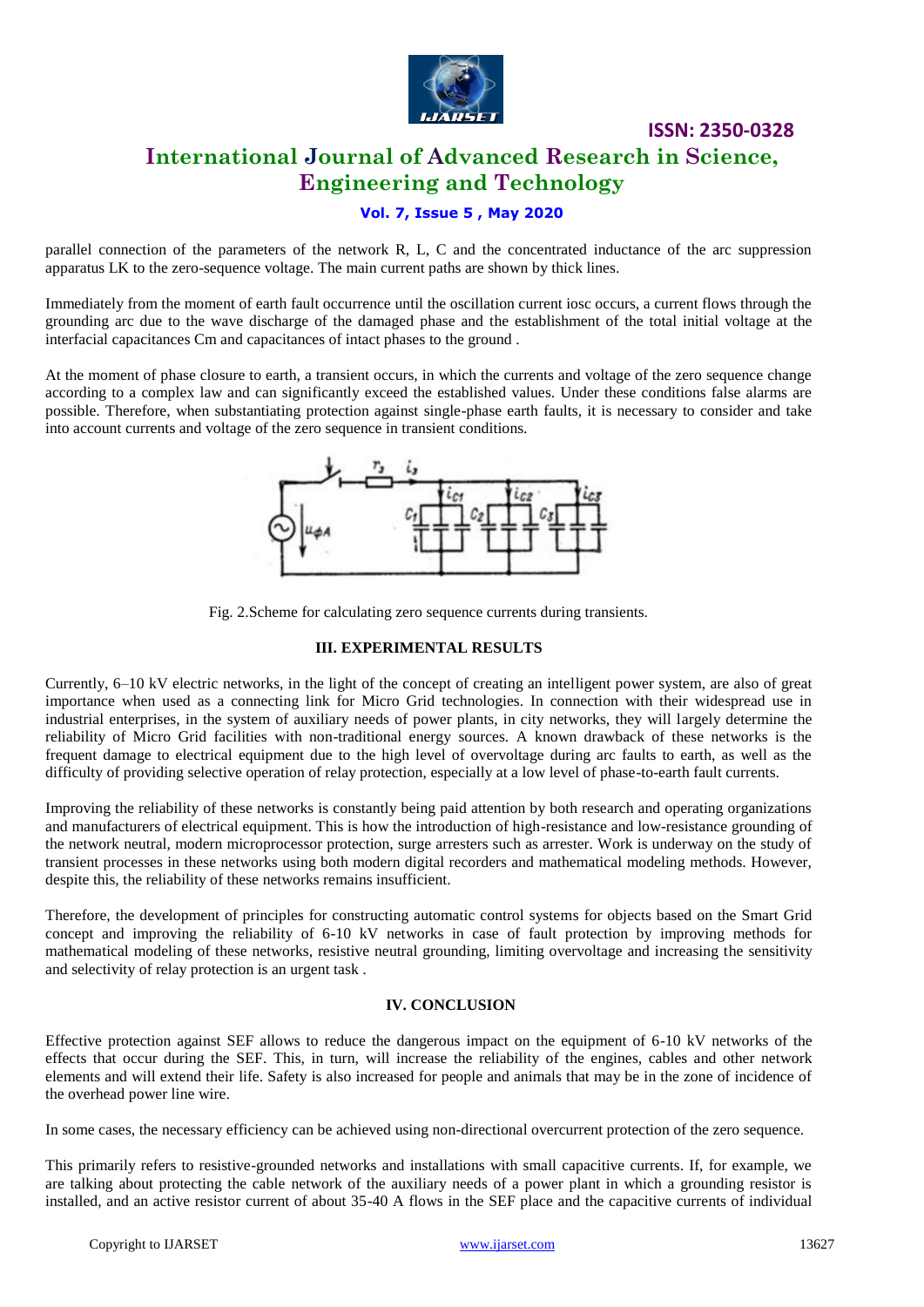

# **International Journal of Advanced Research in Science, Engineering and Technology**

### **Vol. 7, Issue 5 , May 2020**

connections do not exceed several amperes, many can be used here successfully from known non-directional current protection devices.

The second case of this kind is intra-workshop networks at enterprises where an arcing reactor can be installed, but there are a large number of connections with a small capacitive current. It is difficult to carry out effective selective protection without a grounding resistor. By installing such a resistor with a current of 10-15 A, we get the opportunity to install a simple zero-sequence current protection on most connections.

#### **REFERENCES**

[1].Shabad M. A., Protection against single-phase earth faults in networks 6–35 kV, Moscow, NTF Energoprogress, Energetik, 2007. [2].Shuin A.V., Gusenkov A.V., Protection against earth faults in electric networks 6-10 kV, Moscow, NTF Energoprogress, Energetik, 2001.

#### **AUTHOR'S BIOGRAPHY**

| $N_2$          | Full name place of work, position, academic degree and rank                                                                                                                                                                | <b>Photo</b> |
|----------------|----------------------------------------------------------------------------------------------------------------------------------------------------------------------------------------------------------------------------|--------------|
| $\mathbf{1}$   | Muratov Gulamjan Gafurovich, lecturer of the Almalyk branch of the Tashkent<br>State Technical University named after Islam Karimov, Uzbekistan, Tashkent<br>region, Almalyk. 110100. Marifat Street house 12 apartment 1. |              |
| $\overline{2}$ | Anarbayev Sultan Akkulovich, lecturer of the Almalyk branch of the Tashkent<br>State Technical University named after Islam Karimov, Uzbekistan, Tashkent<br>region, Almalyk. 110100.                                      |              |
| 3              | Shoyimov Yulchi Yusupovich, lecturer of the Almalyk branch of the Tashkent<br>State Technical University named after Islam Karimov, Uzbekistan, Tashkent<br>region, Almalyk. 110100.                                       |              |